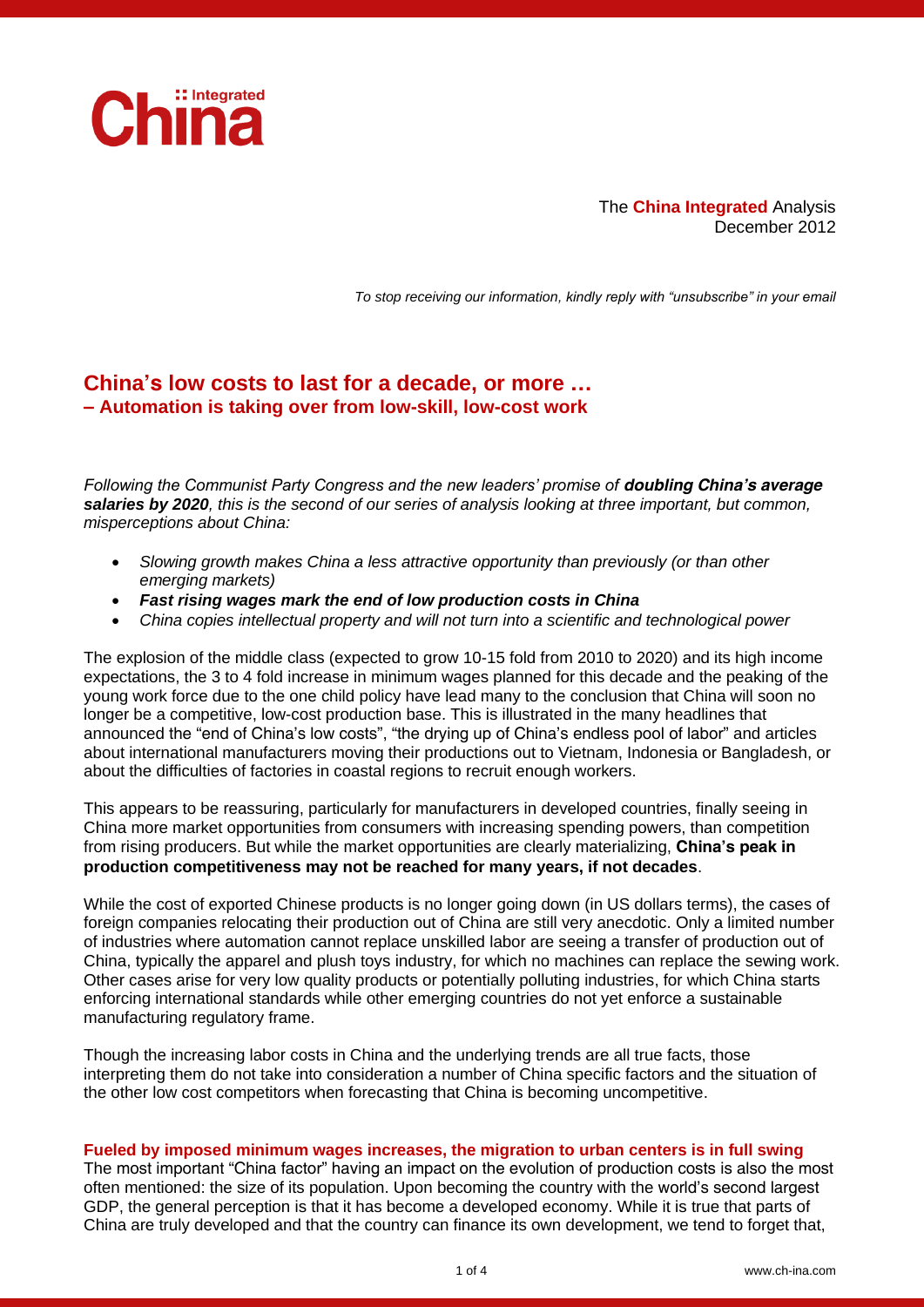### **in 2010, 38% of its workforce was still engaged in agriculture** and over 50% of China's population was rural.

In order to bring this proportion down to 24% by 2020<sup>1</sup>, 142 Mio people will migrate from the countryside to cities by then<sup>2</sup>. That is a pool of job seeking, low-skilled labor moving into cities 1.6 times the size of Vietnam's total population. By 2030, an estimate 235 Mio. people will have migrated to urban centers in search of better opportunities, a number close to Indonesia's current population!

Another important China specific factor not to be neglected is the top-down managed nature of the Chinese economy. Indeed, workers salary increases are not driven by labor force shortages, but by the government imposed increase of minimum wages (13% per year during the current 2011 - 2015 five year plan, or a total of 84% in 5 years). The traditional demand and supply factor does not apply in China's case, and what could be interpreted as a shortage of labor is, in fact, a government driven phenomenon.

Why then has there been so many reports early in the year of factories in South China failing to recruit enough workers? Most of these reports failed to note that the province of Guangdong postponed increasing its minimum wages level at the beginning of the year<sup>3</sup>. As a result, the salary differential between inland provinces and Guangdong was reduced and many migrant workers decided to stay in their home provinces where they had better opportunities, when considering proximity to their homes and the general cost of living.

**Actually, increasing minimum wages throughout the country is a powerful tool that the government uses to "kill four birds with one stone"**: keep the migration to cities going, increase domestic consumption through higher disposable income of the lowest income citizen, reduce social inequalities by developing the inland, and move the economy up the technology value chain.

### **Robotics are booming and productivity is increasing faster than production costs**

As a result, entrepreneurs currently relying on low-cost unskilled assembly workers for manufacturing have a choice of moving inland (where minimum wages can still be as low as half those on the coast), expatriating themselves to other low cost countries and/or introducing automation.

A good example of this is the Taiwanese manufacturing giant Foxconn, who currently employs 1.2 Mio unskilled Chinese workers on assembly lines typical of the production chains we pioneered in the West 100 years ago. Unsurprisingly, Foxconn's Chairman publicly announced the installation of 1 Mio robots in its factories. While he must expect healthy growth in the business, automation on such scale is certainly also intended to reduce the workforce, and in turn fight increasing production costs associated with imposed rising wages.

While Foxconn is one of the most prominent examples, most producers whose industries allow are embracing automation as fast as they can. Indeed, due to the overall cheap and flexible labor force in China, there previously was no need to increase productivity by reducing costs and improving their supply chain processes. As a result, China's manufacturing is very far from being optimized and the potential for improvement and increased productivity through management and technology is huge.

Consequently, the automation industry is booming. Kuka, the European leader in robotics, will increase its assembly capacity in China to 5'000 units this year, from fewer than 1'000 two years ago. ABB has moved its global robotics division headquarters to Shanghai in 2006 and became the No 2 maker and seller of robots in China last year<sup>4</sup>. Today one out of three ABB robots is sold in Asia. Overall, China is **expected to pass South Korea and Japan to become the world's largest robot market in 2013**.

Therefore, even though the Consumer Price Index (CPI, used as a benchmark to measure inflation) keeps rising, automation and productivity improvements of all kinds are large enough to bring down the Producer Price Index (PPI, the price at which producers are selling). **In October producers in China**

-

<sup>1</sup> Projections of the World Bank and the DRC (Development Research Center of the State Council, People's Republic of China)

<sup>2</sup> *Health care in China: Entering 'uncharted waters'*, McKinsey, November 2012.

<sup>3</sup> *Guangzhou workers increase pressure on government over wages,* 19 June 2012, [http://www.clb.org.hk/en/node/110081.](http://www.clb.org.hk/en/node/110081)

<sup>4</sup> Yaskawa is No 1 in China, while Fanuc and Kuka are No 3 & 4 according to the New York Times *"German Maker of Robots Gains as Chinese Wages Rise", 13 April 2012.* Other information about foreign robot makers in China is largely drawn from this same article.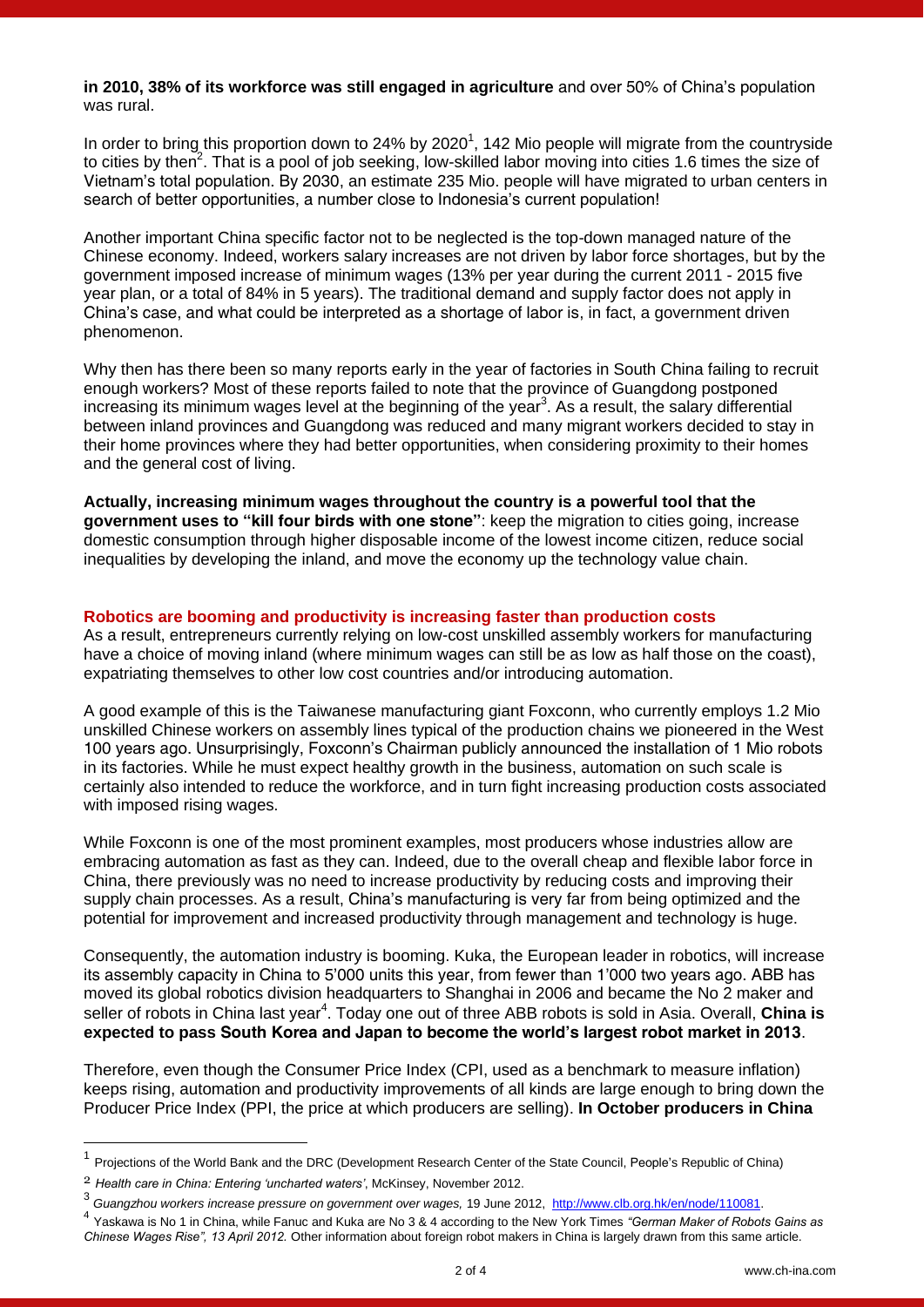**sold their goods on average 2.8% cheaper than they did a year before**. Despite all the recent talks of rising production costs in China, the PPI shows that, overall, these costs are now only 0.8% higher than in November 2010 (and 22.3% higher than in 1996, while manufacturing salaries increased over 400% over the same period of time! $1.5$ 

**The China pool of underemployed will remain considerable, together with the skills shortages** The transformation of production methods from early  $20<sup>th</sup>$  century labor intensive to  $21<sup>st</sup>$  century intelligent automation has actually just begun. The combination of China's massive urbanization and robotics solutions economically produced locally points to a lasting and large pool of low-skilled workers and competitive production costs to remain available for many years to come.

As a result, large numbers of Chinese seek to educate themselves, eventually also creating large pools of job seekers with higher skill sets. The university graduates situation illustrates well the effect of this pressure from the base of the job market: **out of the 6.8 million students who graduated in 2011 an estimated 570'000 did not find a job a year later**<sup>6</sup> .

As a result, the average starting pay of students in 2011 just reached RMB 2'520, but only when considering the three best paying industries (real estate, financial and IT). The average salaries of those graduating from vocational colleges (still in the three highest paying industries) barely reached RMB 1'900<sup>7</sup> . When compared with workers minimum wages of RMB 1'500, RMB 1'450 and RMB 1'260 for Shenzhen, Shanghai and Beijing (first tier cities), one realizes that this pressure from the bottom translates in little income differential for education, despite the fact that skilled and educated employees are very much in demand.

**In fact, China does not have a labor shortage but a large skills gap**: an important part of the available work force, be they workers, technicians or university graduates, do not have the skills needed by the economy. In the development rush, while everyone is trying to acquire better skills, the education system has also rushed to train more educated citizen, but quantity has taken precedence over quality. This is the main reason why foreign companies' biggest headache still is hiring enough qualified employees, despite the glut of formally educated Chinese. That is why top tier companies pay much higher starting salaries to compete for the comparatively few very good graduates. This skills gap is obviously also a cause for low productivity at the work place. Lack of management skills, for example, is a source of important waste in the supply chain that many foreign managers still struggle with.

While this is a very serious problem, potentially important enough to derail China's fast development, it can be fixed by the reform of the education system. Yet, no matter how fast and far-ranging reform is carried out, its effect will also take a decade to bear fruits and significantly adjust skills and attitudes. The productivity gains that closing the skills gap will bring may however come at the right time to maintain low production costs, after the main effects of the automation starts have born fruits, therefore allowing China a competitive production base well into the 2020s.

### **Chinese exports increasing mostly towards underdeveloped nations**

Despite the slow American recovery and renewed crisis in Europe, Chinese exports continue to increase. They did so by over 7% in the first 10 months of the year, while year on year export growth was 11.6% in October (and 9.9% in September). Taking a closer look at the figures shows that direct export growth to the EU, US and Japan have practically stagnated (about 1% growth overall), so that China is gaining market share exporting to underdeveloped, lower cost countries. **Chinese exports to the ASEAN (which includes Vietnam and Indonesia) grew over 25% last month, compared to October 2011**. This displays China's continuous competitiveness compared to countries seen as low-cost.

Many claim that the exports are artificially supported by an undervalued Chinese currency. However, this may no longer be the case. China's current account surplus has dropped below 3% of its GDP in 2011 and is expected to stay below this rate in the coming years. This is the measure of an acceptable surplus articulated by the G-20, so that China falls now in internationally accepted norms with regard to

-

<sup>5</sup> Figures from International Labor Organization: average manufacturing salary in 1996 was RMB 470 and 2016 in 2008.

<sup>6</sup> *Jobless college graduates trigger concern,* China Daily, 7 November 2012.

<sup>7</sup> *Average starting pay of Chinese college grads hits 2500 yuan,* Peopl'e Daily, 24 May 2011.